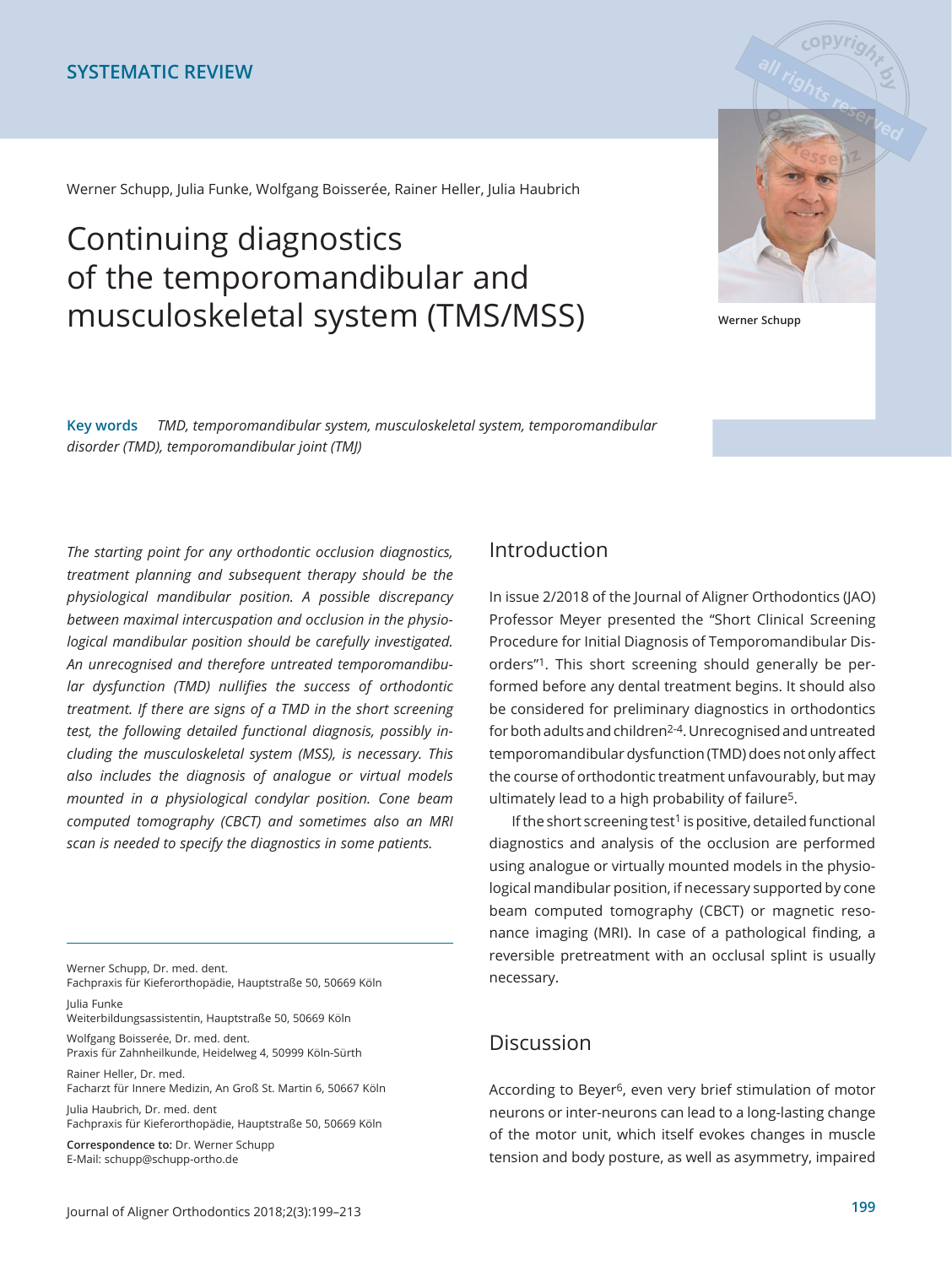

Fig 1 Diagnosis sheet of the temporomandibular and musculoskeletal system.

movement and pain. As he points out, the origin of the painful stimulus (source of pain) and the region where the pain occurs (site of pain) do not necessarily coincide. If one part of the segment is disturbed over a longer period, the dysfunction disperses first in the segment itself, then over the segments along to the cranial and caudal, as well as over the muscular, fascial and articulation chains, giving rise even to disturbances of stereotypes. Thus, even the non-painful, but dysfunctional, temporomandibular joint (TMJ) can transmit referred pain into the adjacent muscles.

If the chewing muscles are painful (site of pain), often the origin of pain is the dysfunction of the TMJ (source of pain).

Due to the concatenation of the temporomandibular system (TMS) with the musculoskeletal system (MSS), from our experience both systems and their concatenation

| <b>SHORT SCREENING TEST</b>      |     |    |
|----------------------------------|-----|----|
| 1) Asymmetrical mouth opening    | Yes | No |
| 2) Limited mouth opening         | Yes | No |
| 3) Traumatic eccentric occlusion | Yes | No |
| 4) Joint sounds/joint pain       | Yes | No |
| 5) Pain on muscle palpation      | Yes | No |
| 6) $CR \neq CO$ Cotton roll test | Yes | No |

<sub>copyrio</sub>

Fig 2 Short screening test; red marks show the individual findings also in the following figures.

should be investigated. For this purpose, together with manual physicians, we have developed the examination sheet presented here. Whenever there is a discrepancy between maximum habitual intercuspation and intercuspation in a physiological condylar position (termed CO  $\neq$  CR), an accurate diagnosis should be made. This then results in the function-oriented treatment planning.

The starting point of the orthodontic aligner therapy is then not the habitual intercuspation, but the corrected mandible position in a physiological TMJ position.

# 1. Anamnesis

The dental anamnesis is broadly designed to detect dental problems, but also typical key symptoms that go beyond the TMS and may be associated with disorders in the MSS. The anamnesis includes family medical history, patients' prehistory, medication, risk factors, and the patient's expectation of the treatment. Depending on the medical history, a physiological screening should be carried out.

# 2. Examination of disorders in the temporomandibular system (TMS)

The diagnosis sheet of the temporomandibular and musculoskeletal system (Fig 1) is divided into the part "Short Screening Test" (Fig 2)1 and the following part "Continuing Diagnosis". If two or more findings are positive in the short screening test, the continuing diagnosis is immediate.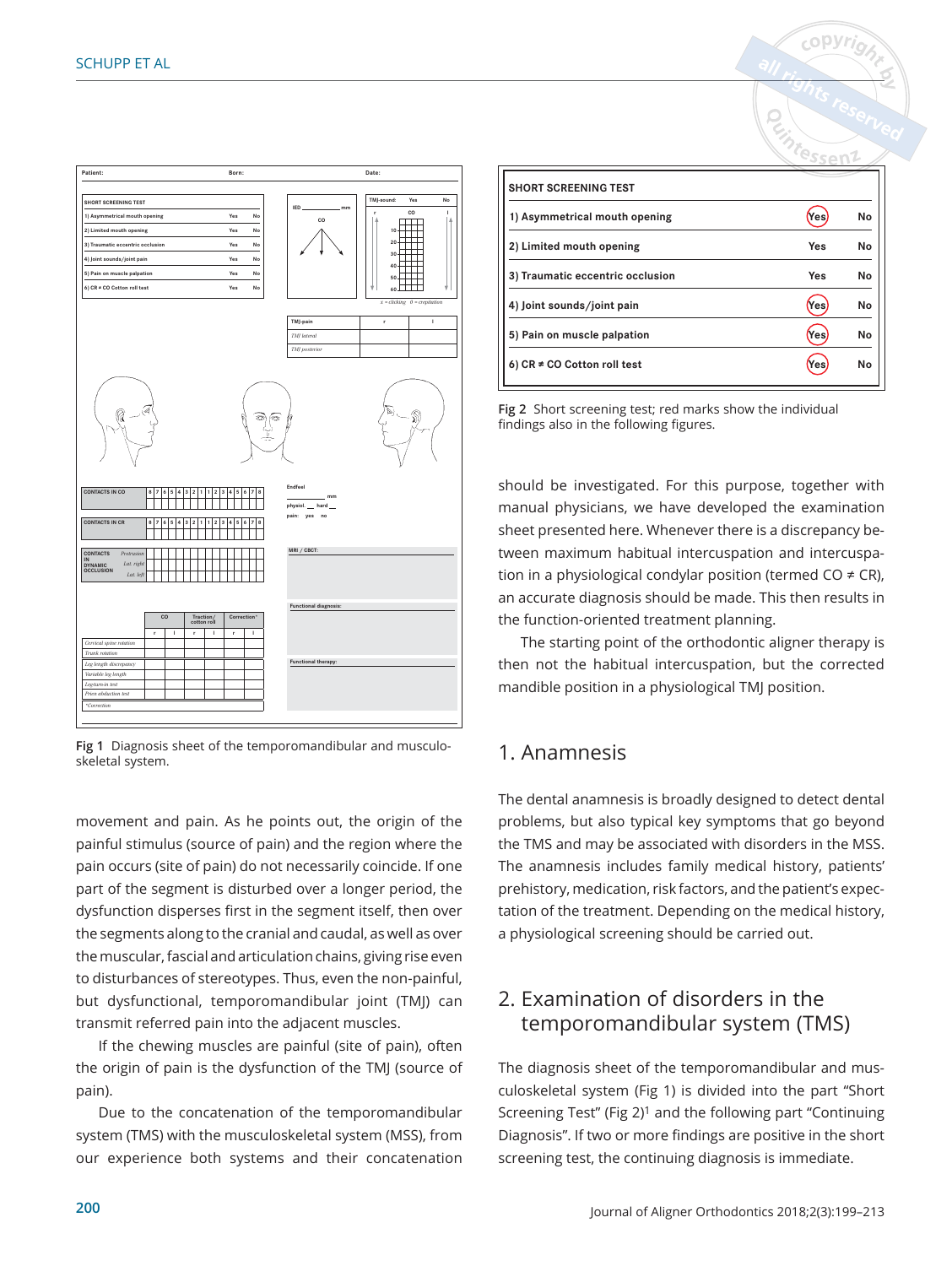The findings from the short screening test are yes/no findings and can be entered immediately in the extended part of the continuing diagnosis. If, for example, a deviation is detected in the short screening test, it can also be entered immediately into the extended "Continuing Diagnosis" sheet.

## **2.1 Examination of mandibular mobility**

During examination of the mandibular mobility, the following parameters should be documented (Fig 3):

- Incisal edge distance (IED), specified in mm;
- Lateral movement of the mandibular jaw to the right and left, specified in mm;
- Protrusion of the mandibular jaw, specified in mm;
- Mouth opening symmetry/asymmetry;
- Deviation;
- Deflection.

The active movement, carried out by the patient without the instructor's help, is observed and measured. The maximal range of motion and mandibular gait (deviation/deflection) are of special interest. For the clinical examination of the mouth-opening movement, the patient should be instructed to open his/her mouth several times consecutively.

The incisal edge distance (IED) is an individual value; therefore there it is no standard dimension that can be referred to. According to Rocabado, the functional part of the TMJ is 70% to 80% of the maximum possible area, when also considering the viscoelastic properties of the connective tissue and the stable relation of the joint<sup>7</sup>. For a maximum opening movement of 50 mm, the functional value of the opening movement is therefore 70% to 80%, or 35 mm to 40 mm, which should be a minimum.

In the case of an acute anterior disc displacement without reposition, the opening movement is always limited, and the movement pattern is a deflection. In a TMJ with anterior disc position with repositioning, the movement pattern is a deviation.

According to Siebert, with an IED of approximately 10 mm it should be possible to make pain-free excursions of the mandible of more than 7 mm, otherwise the lateral movement can be considered as limited. As with the opening movement, this is a very individual value, which is very hard to define<sup>8</sup>.

**Fig 3** Mandibular mobility: IED, lateral movement, protrusion; deviation – see Figure 4.



copv*ri* 



Fig 4 TMJ sound, clicking, deviation.

A movement restriction in the lateral movement can be observed in the case of the disposition of an anterior disc, limiting the movement to the healthy side.

Deviation and deflection during the opening movement and protrusion tend to the side of the damaged joint. In laterotrusion, the movement to the healthy side is restricted. For example, laterotrusion to the healthy side is limited in acute anterior disc displacement without reposition. There is a deflection to the damaged side during mouth opening.

#### **2.2 The temporomandibular joints (TMJs)**

During examination of the TMJs, the following parameters should be documented:

- TMJ sound (Fig 4);
- Clicking;
- Crepitation;
- Pain with palpation lateral/intraauricular, specification x moderate pain, xx pain, xxx severe pain (Fig 5).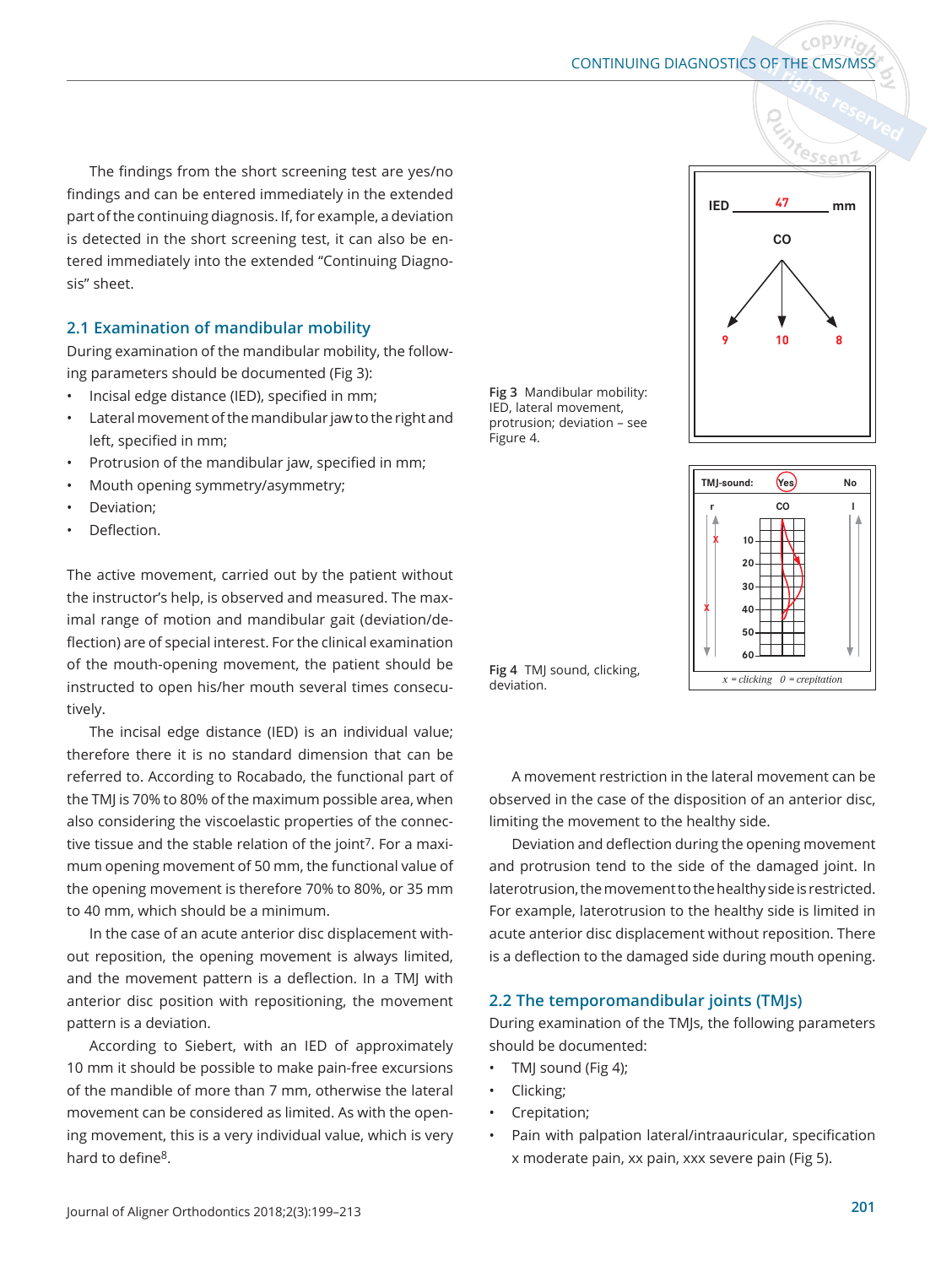

| <b>TMJ</b> pain |    |  |
|-----------------|----|--|
| TMJ lateral     | XX |  |
| TMJ posterior   |    |  |

Fig 5 TMJ pain: lateral and posterior (intraauricular palpation).



Fig 6a and b Palpation of the TMJ on the lateral aspect - closed and open.

### *2.2.1 Lateral palpation of the TMJs*

The examiner's finger is used to locate the lateral condylar pole immediately anterior to the tragus (Fig 6).

Starting from habitual intercuspation, the patient is then instructed to carry out:

- Opening and closing movements;
- Protrusion and retrusion motions;
- Excursion movements to the right and left.

The lateral and also the intraauricular palpation is accomplished by low local pressure to obtain sensitivity in the receptors of the fingertips. When applying too much pressure, sensitivity decreases.

The lateral palpation enables us to make statements regarding:

- Pain and pain localisation, especially of the joint capsule;
- TMJ noise (clicking, crepitation);
- Mobility of the condyles (simultaneous or staggered start of movement and limitation, unilaterally or bilaterally).

### *..bΖntraauricular palpation of the 70-s*

In our experience, with intraauricular palpation we are able to make better statements than with lateral palpation.

With the tip of the little fingers we palpate bilaterally in the external acoustic porus. By doing so, we pull the little fingers in the direction of the cranial, posterior condylar poles (Fig 7), allowing us to palpate the posterior aspect of the condyle with the bilaminary zone.

Starting from habitual intercuspation, the patient is then instructed to carry out:

- Opening and closing movements;
- Protrusion and retrusion motions;
- Excursion movements to the right and left;
- Protrusion and retrusion motions with teeth in contact; protrusion and retrusion approximately 2 mm.

The palpation enables us to make statements regarding:

- Pain and pain localisation, especially of the bilaminar zone;
- Swelling;
- TMJ sounds (clicking, crepitation);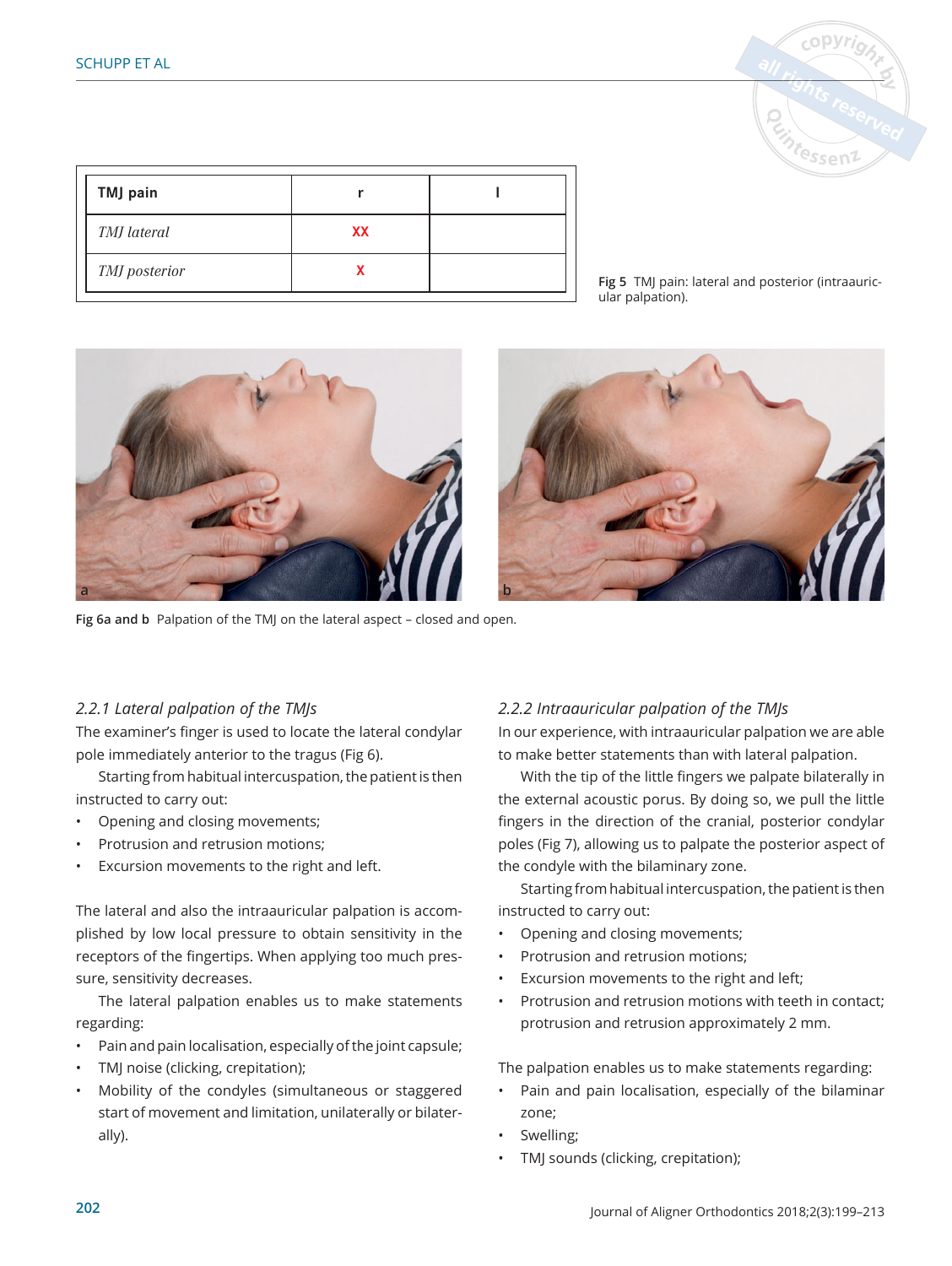# CONTINUING DIAGNOSTICS OF THE CMS/MSS

 $c$  ODVr.



Fig 7a and b Intraauricular palpation of the TMJs - closed and open.





Fig 8 Examination of the musculature of the TMS. Existing muscle pain can be entered on the sheet (x moderate pain, xx pain, xxx severe pain). The referred pain is drawn into the relevant area with an arrow.

• Mobility of the condyles (simultaneous or delayed/staggered start of movement and limitation unilaterally or bilaterally);

Note the anterior/posterior position of the condyles in habitual intercuspation and then with protrusion and retrusion motions with teeth in light contact, protrusion and retrusion of approximately 2 mm.

#### **2.3 Examination of the musculature of the TMS**

When diagnosing chewing muscles, the following parameters should be documented:

- Muscle pain (Fig 8);
- Graduation:  $x =$  discomfort, minor pain,  $XX =$  distinct pain, xxx = severe pain, possibly with radiation;
- Trigger points (Figs 9 and 10);



Fig 9 Trigger points of the masseter muscle. The left and centre graphic show the trigger points of the superficial part; the graphic on the right shows the trigger points of the deep part.  $(x = \text{trigger point}; \text{red} = \text{areas of radiating pain with an intense}$ pain pattern; orange = areas of radiating pain with a less intense pain pattern).



Fig 10 Trigger points of the trapezius muscle (upper compartment) ( $x =$  trigger point; red = areas of radiating pain with an intense pain pattern; orange = areas of radiating pain with a less intense pain pattern).

- Localisation;
- Referred pain.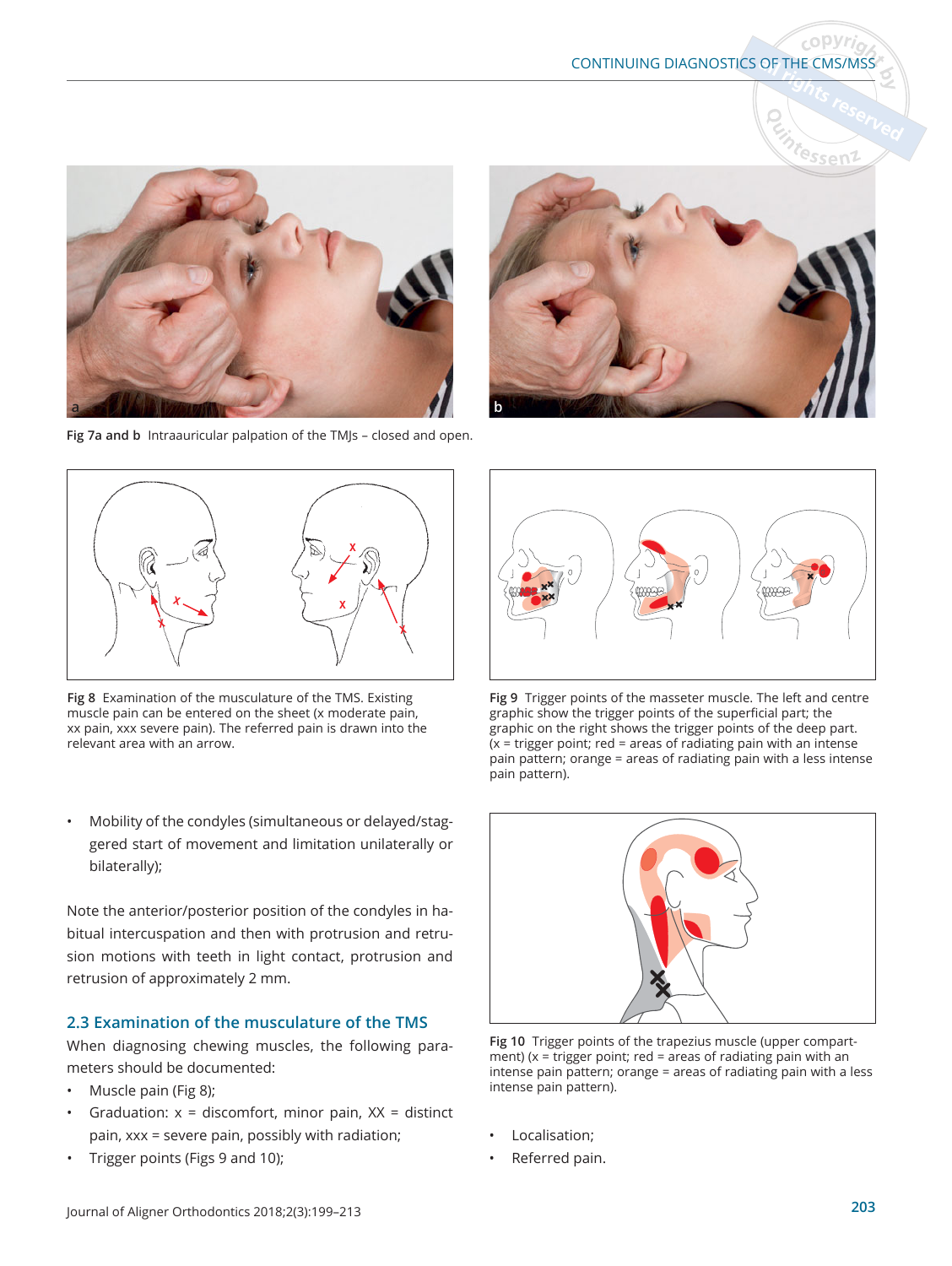| <b>CONTACTS IN CO</b>                   |            | 8 | 7 | 6            | 5            | 4 | 3 | $\overline{2}$ |             |                     | $\overline{2}$            | 3 | 4 | 5 | 6 | 7 | 8 |
|-----------------------------------------|------------|---|---|--------------|--------------|---|---|----------------|-------------|---------------------|---------------------------|---|---|---|---|---|---|
|                                         |            |   | X | $\mathbf{x}$ | $\mathbf{x}$ |   |   |                |             | $X$ $X$ $X$ $X$ $X$ |                           |   | x | X |   |   |   |
|                                         |            |   |   |              |              |   |   |                |             |                     |                           |   |   |   |   |   |   |
| <b>CONTACTS IN CR</b>                   |            | 8 | 7 | 6            | 5            | 4 | 3 | $\overline{2}$ |             | 1                   | $\overline{2}$            | 3 | 4 | 5 | 6 | 7 | 8 |
|                                         |            |   |   |              |              |   | x |                | $X$ $X$ $X$ |                     | $\boldsymbol{\mathsf{x}}$ |   |   |   |   |   |   |
|                                         |            |   |   |              |              |   |   |                |             |                     |                           |   |   |   |   |   |   |
| <b>CONTACTS</b><br>IN<br><b>DYNAMIC</b> | Protrusion |   |   |              |              |   |   |                | X           | X                   |                           |   |   |   |   |   |   |
|                                         | Lat. right |   |   |              |              | X | X |                |             |                     |                           | x | x |   |   |   |   |
| <b>OCCLUSION</b>                        | Lat. left  |   |   |              |              | X | X |                |             |                     |                           | X | X |   |   |   |   |

Fig 11 Occlusal contacts: occlusal contact points in maximum habitual occlusion (CO), occlusal contact points in a more physiological condyle position (CR) (cotton roll test), occlusal contact points in dynamic occlusion: protrusion, laterotrusion to right and left.

As a standard, we examine the following chewing muscles: • Masseter muscle;

- Medial (internal) pterygoid muscle;
- Tendon of the temporalis muscle in front of lateral (external) pterygoid muscle;
- Temporalis muscle;
- Anterior;
- Medialis;
- Posterior:
- Digastric muscle;
- Sternocleidomastoid muscle;
- Trapezius muscle.

Mandatory palpatory findings are essential for assessing the functional state of temporomandibular structures. For palpation of the muscles, a good cooperation between dental practitioner and patient is essential. Therefore, it is recommended to instruct patients about the upcoming examination and encourage them to provide precise information about the pain intensity and the referred pain of the individual palpation areas. Sometimes it is best to first demonstrate the palpation on the palm of the hand of the patient in order to convey the feeling of pressure.

The musculature is first examined by the palpation of the individual muscles of the entire TMS, including the neck muscles. Special attention should be paid to the assessment of trigger points. Trigger points are small, ischemic areas in a shortened muscle that transfer pain into neighbouring areas. They should always be treated first<sup>9-11</sup>.

<sup>e</sup>ssen2 In order to palpate different structures, various techniques<sup>12</sup> are used. In the case of superficially running muscles and tendons, the palpation is generally transverse to the course of the fibre.

Depending on the position and size of the muscle, different techniques are used. They either follow the course of the muscle or grip the muscle between the thumb and the fingertip of the second finger. For the palpation of deeper muscles, the muscle above it must be pushed aside or palpated through it. This allows for a differentiation between muscle and tendon, for example, through active flexion of the muscle by the patient.

These different palpation methods allow for a complementary diagnosis of the masticatory muscles and the TMJ. The only exception is the lateral pterygoid muscle, which is hardly palpable due to its location, thus making it very difficult to distinguish it from the neighbouring structures. Tuerp and Minagi therefore recommend omitting the palpation of the lateral pterygoid muscle as a diagnostic criteria13. In front of the internal pterygoid muscle we can palpate the tendon of the temporalis muscle, which is important because of the often-found trigger points. These trigger points can be treated immediately.

The palpation starts in the tendon (origin of the muscle) because of the trigger points often located there. Within the muscle, we palpate transversally to the fibre orientation. The individual muscles are identified symmetrically on each side in the appropriate order and palpated. During palpation, a continuous pressure needs to be maintained for a certain period of time. Gradually, the pain builds up to a maximum, which remains constant for about 5 s.

### 2.4 Occlusal contacts in habitual intercuspation, **in centric occlusion and in dynamic occlusion**

When examining the occlusal contact points (Fig 11), the following parameters should be documented:

- Occlusion contacts in maximum habitual intercuspation;
- Contacts in a more physiological condyle position;
- Contacts in dynamic occlusion;
- Protrusion;
- Excursion to right;
- Excursion to left.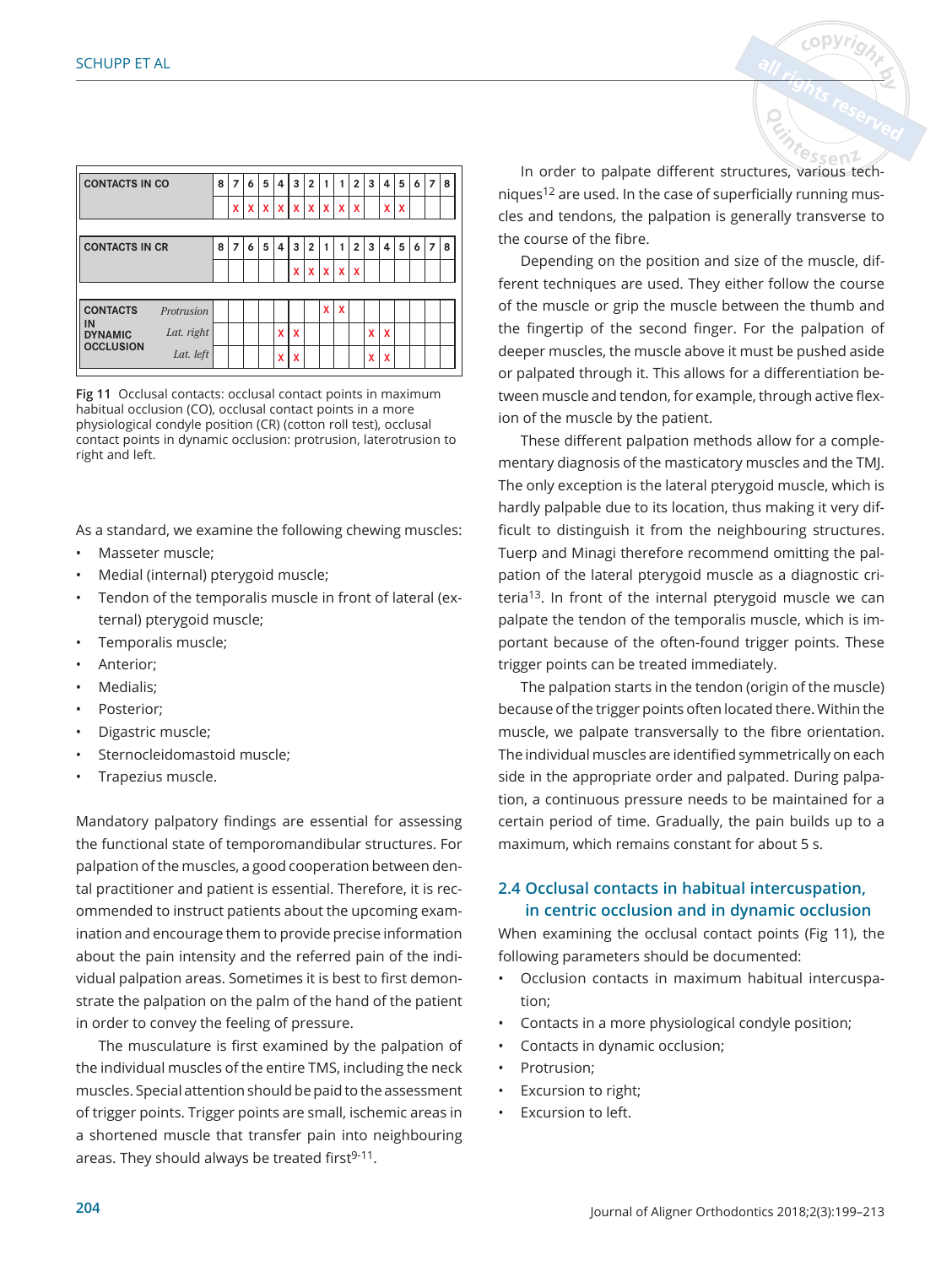#### *..bContacts in habitual intercuspation*

The evaluation of proximal contacts is done with Shimstock foil in Miller holders, with the patient in an upright position, without manipulation. The static occlusion can also be analysed by using ultra-fine block marking tapes (12  $\mu$ ).

The tooth contacts can provide information about habitual occlusion. In functional and parafunctional activity, a broad distribution of tooth contacts disperses force vectors over many teeth and reduces force concentration on a limited number of teeth. The pronounced contacts and wear on anterior teeth is an indication of the lack of posterior teeth support, overloading the front and possibly leading to a deflection of the mandible.

*..bContacts in a more physiological condyle position*  The analysis of occlusal contacts in maximum habitual intercuspation vs contacts in a "more" physiological condyle position can be combined with the short screening test. We analyse the single contacts and write them down onto the diagnosis form. Next, we place the cotton rolls between the

first premolars<sup>1</sup> and ask the patient to bite on the cotton rolls for 2 min while maintaining a normal head position.

The cotton rolls are then removed and the patient is asked to bite into the first contacts with ultra-fine marking tapes  $(12 \mu)$  between the maxillary and mandibular dentition. The patient is either sitting upright or standing. Now we can mark the contact points on the diagnosis form to see whether or not there is a difference between habitual occlusion and a more physiological condyle position.

Any dental treatment, including orthodontic treatment, is based on the centric relation and not on the habitual intercuspation<sup>1</sup>.

#### *..bContacts in dynamic occlusion*

The dynamic guidance is analysed in different steps, during both protrusion and excursion movements to the right and to the left. For this analysis, ultra-fine marking tapes (12  $\mu$ ) in different colours are used. The incisors should guide the protrusion, and the canines may be included. In protrusion, there should not be any contact points on premolars and molars. The canines, and perhaps the premolars, should also guide the laterotrusion. In laterotrusion, there should be no contacts on premolars and molars on the contralateral side.



Fig 12 Frontal extraoral view for the assessment of vertical and horizontal facial symmetry. Diagnosis sheet with marked facial scoliosis; in this patient it represents a left convex face and the inclination of the occlusal plane with a shortened right face. Mostly, the functional problems and pain are on the shortened side.

#### **2.5 Facial symmetry**

When examining the facial symmetry, the following parameters should be documented:

- Symmetry of the face (Fig 12);
- Vertical;
- Horizontal.

An accurate assessment of facial symmetry is necessary for the development of a dentofacial diagnosis and begins with the inspection. The precise side comparison of the facial skull structures should be the focus. We also diagnose if the musculature of the TMS is hypertrophied on one or both sides.

A frontal visual inspection of the face (Fig 12) often provides valuable indications of a possible one-sided loss of height or a lack of vertical support in the posterior region with a difference between right and left. In most patients, the shorter side of the face is associated with a loss or lack of posterior support. From our experience, these patients show a displaced condyle position to posterior-cranial, with compression of the condyle into the bilaminar zone.

On the shorter side, with the compression of the TMJ, the temporal bone responds with an inflare<sup>14-19</sup>.

The TMJ is a stress-loaded joint. The force from the TMJ gets into the temporal bone and from there into the skull. Figure 13a shows the physiological position of the condyle and the temporal bone in physiological occlusion. Figure 13b shows the physiological position of the condyle and the temporal bone in centric occlusion contact on the right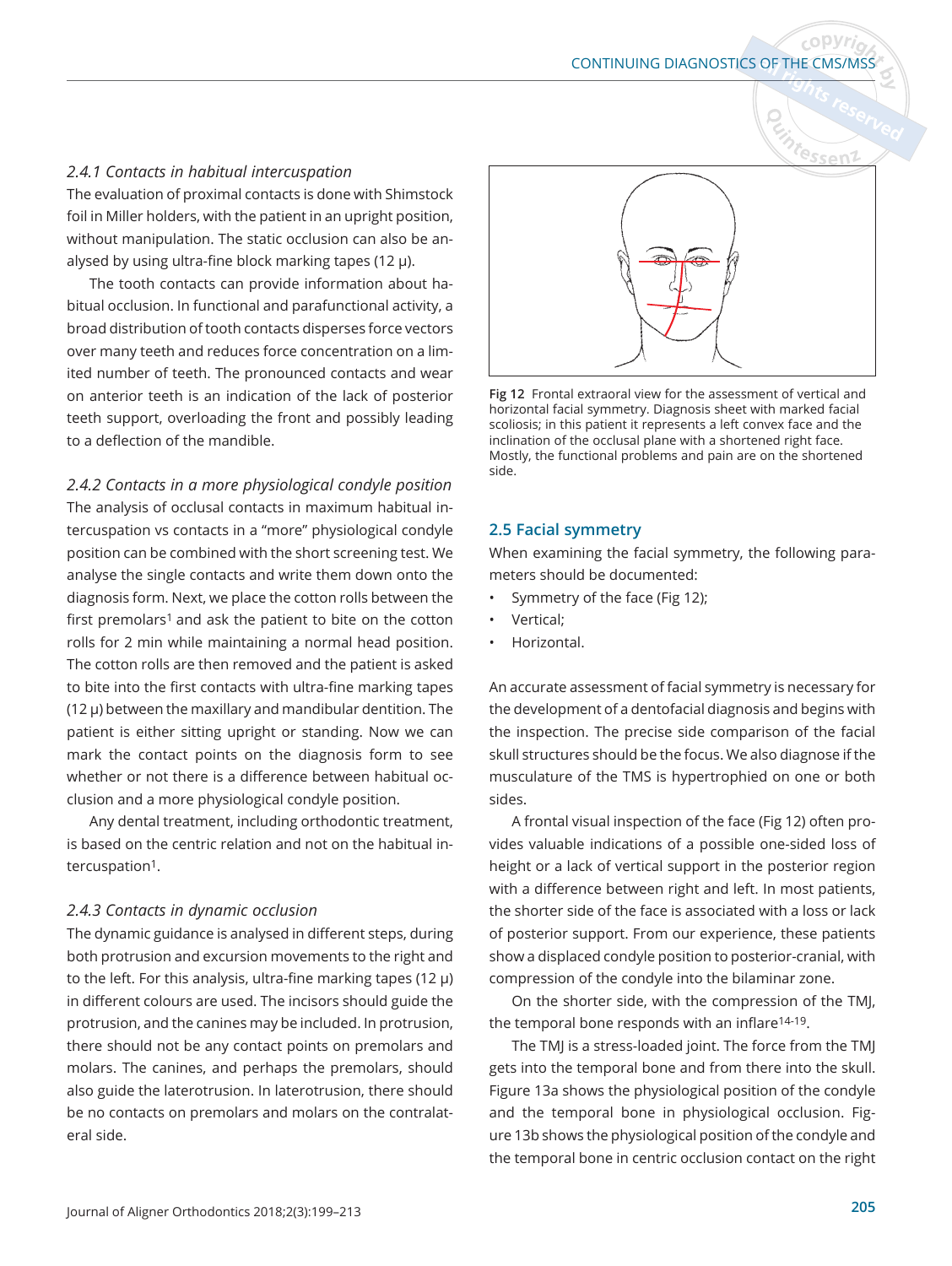

Fig 13 a) The occlusal contacts are equal on both sides with a physiological TMJ and temporal bone; b) Occlusal contact in a physiological condyle position only on the left, with a lack of posterior support on the right; **c)** In habitual occlusion, the patient has occlusal contacts on the right and left, with a compression of the TMJ on the right and an inflare of the temporal bone.



Fig 14 End feel test of the TMJ: quantity in millimetres, quality – physiologic or hard, pain yes/no.

side. On the left side there is a lack or loss of posterior support. Figure 13c shows the same patient in habitual occlusion with a pathological position of the condyle and with an inflare of the temporal bone due to the compression on the right.

According to Roccabado<sup>20,21</sup>, the position of the TMJ in the sagittal plane has a "range of motion", meaning that we have some leeway in the anterior-posterior direction. On the other hand, in the vertical plane and also the transversal plane, slight errors can have more consequences<sup>22</sup>.

Attention is paid to the parallelism of eye level, auditory canal level, lip closure line, and occlusion level. The mandible should be central to the face. The centre of the chin and the maxillary midline should always be evaluated in relationship to the philtrum, not the tip of the nose, since the nose is frequently asymmetrical. Facial scoliosis based on findings should be drawn onto the examination form. The examination sheet shows a left convex face with an inclination of the occlusal plane of a face shortened to the right. The mandible is shifted to the right. The cause can be a loss or absence of vertical dimension on the right side, with potential TMJ compression on the right side14,23.

### **2.6 Clinical examination of the joint play of the 70-**

copyr

#### *..b(nd feel test*

During examination of the end feel (Fig 14), the following parameters should be documented:

- Quantity (extent) of the end feel;
- Quality of the end feel physiological or hard;
- Pain.

Every joint has an active and a passive movement. The examiner can increase the active, maximal mouth opening movement by applying force passively and carefully. This difference, which is usually between 1 mm and 2 mm in the TMJ, is the ligamentous end feel. Any healthy joint shows an increased active movement when guided passively by the examiner. If a passive movement is not possible, this demonstrates a malfunction in the joint.

In a healthy joint, the end feel is ligamentally limited and can only be achieved with a greater effort. The end feel, described for range of motion limited at the end by the joint capsule, is ligamentally limited and can only be achieved by applying a considerable amount of pressure. In healthy joints the end feel is soft and painless.

In female subjects, it was possible to increase the end feel of the TMJ up to 4 mm. If the end feel is hard and the maximum mouth opening cannot be increased, a mechanical blockage is probable, such as an anterior disc displacement without reposition or, less commonly, a capsulitis.

In cases of disc displacement, the end feel can be described as "rebounding", according to Hansson and Hesse, as well as Bumann et al24-26. If the elastic resistance of the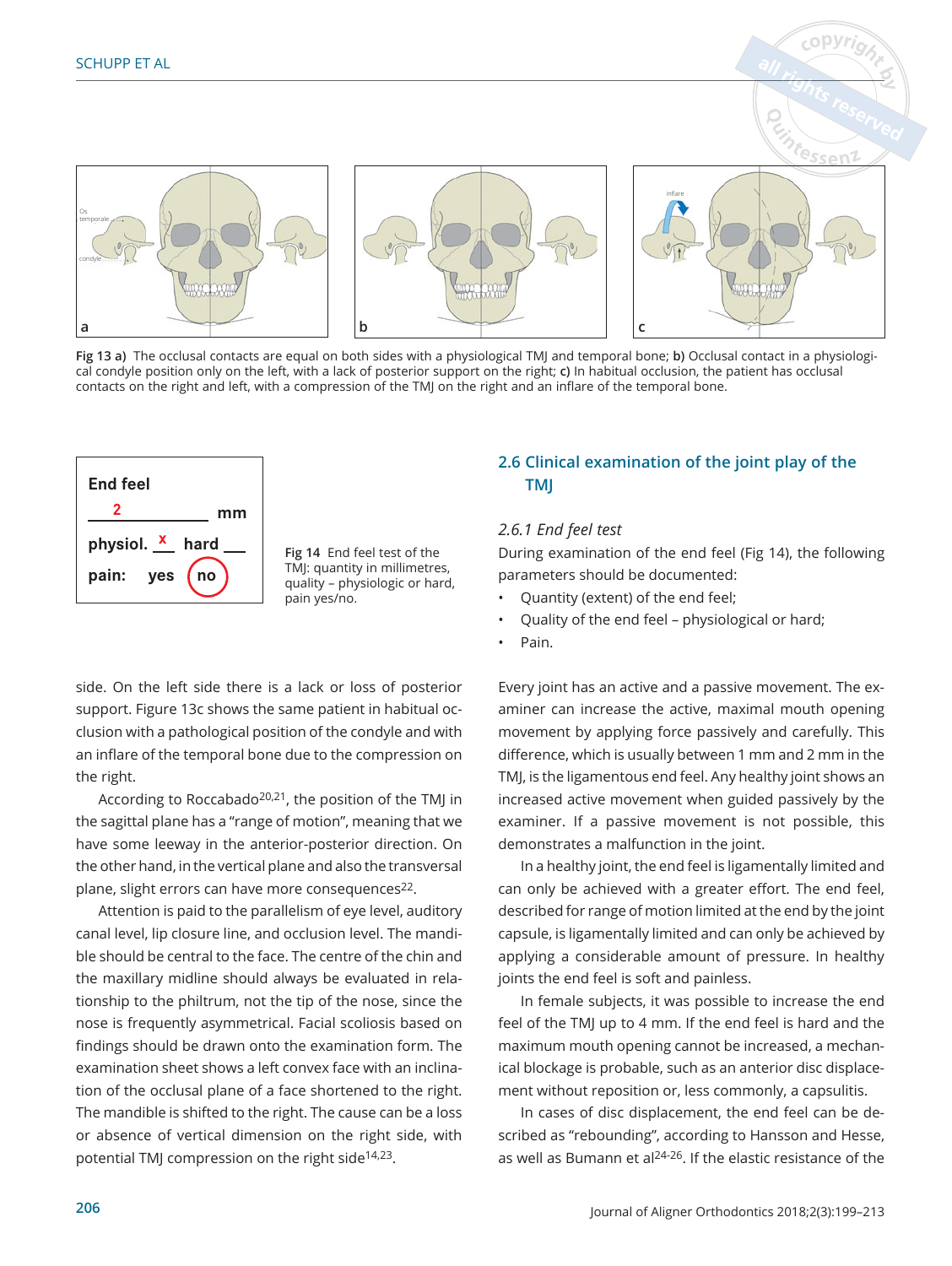

Fig 15 Testing of the end feel of the TMJ: passive opening by the examiner, executed after the final active movement (mouth opening).

mouth opening can be increased with pain, the limitation is pain-reflexive, that is, it has a muscular origin. In a healthy joint, the passive end feel at the end of the active mouth opening is ligamentous and not painful. It is about 2 mm (Fig 15).

#### *..b-oint play test for traction and compression*

The joint play test is an additional diagnosis and not a part of the diagnosis form. In some patients the joint play test is useful and sensitive to diagnose joint pathology.

"Joint play" is defined as small movements in a synovial joint that are independent of voluntary muscle activity and cannot be triggered by it. The joint play is an expression of the biomechanics and refers to the normal, physiological movement of two joint partners. The shape of the joint surfaces determines the range of movement. The joint play is indispensable for a painless and free movement of all joints. A dysfunction will restrict normal voluntary movements that are often associated with pain. The loss of joint play can be referred to as "joint dysfunction". The joint play cannot be restored by the patient's voluntary muscle activity. As a result, a joint dysfunction always means a loss of joint play. This rule also applies to the TMJ. Flexibility and function need to be restored by therapeutic measures<sup>27</sup>.

This joint play is first tested by performing a traction movement28,29. In this case, the quality of the translatory sliding movement is more important than the quantity of movement. The end feel should be soft and elastic, never too firm. However, a barrier can frequently be observed at



Fig 16 Investigation of the joint play.

the end of the movement. With little force, it is often not possible to get beyond this barrier. As a practitioner, it feels as if it would "crack" with further passive movement.

The therapy of choice is to restore the translatory sliding movement to normalise the joint function. The translatory traction and sliding movements are also used therapeutically. This results in a release of the articular surfaces, to tighten the joint capsule and its reinforcing bands and to stretch the shrunken portions of the capsular ligament of the hypomobile joint. The starting point of traction treatment is not the physiological resting position, but always the end point of the mobility of the joint<sup>30</sup>.

The assessment of the joint play in traction is followed by the joint play in compression<sup>28</sup>. The painful structures are selected by guiding the mandible with one hand, as shown in Figure 16, and palpating the joint with the other. While in compression, the condyle is guided into all directions of movement, i.e. anterior/posterior and lateral/medial. To reinforce this movement, the condyle is slightly rotated.

# 3. Examination of disorders in the musculoskeletal system (MSS)

A cluster of manual tests has been proposed to assess ascending or descending myofascial chains towards or originating from the TMJ and the TMS31,32. Data about the reliability of the test units are scarce. Studies about the validity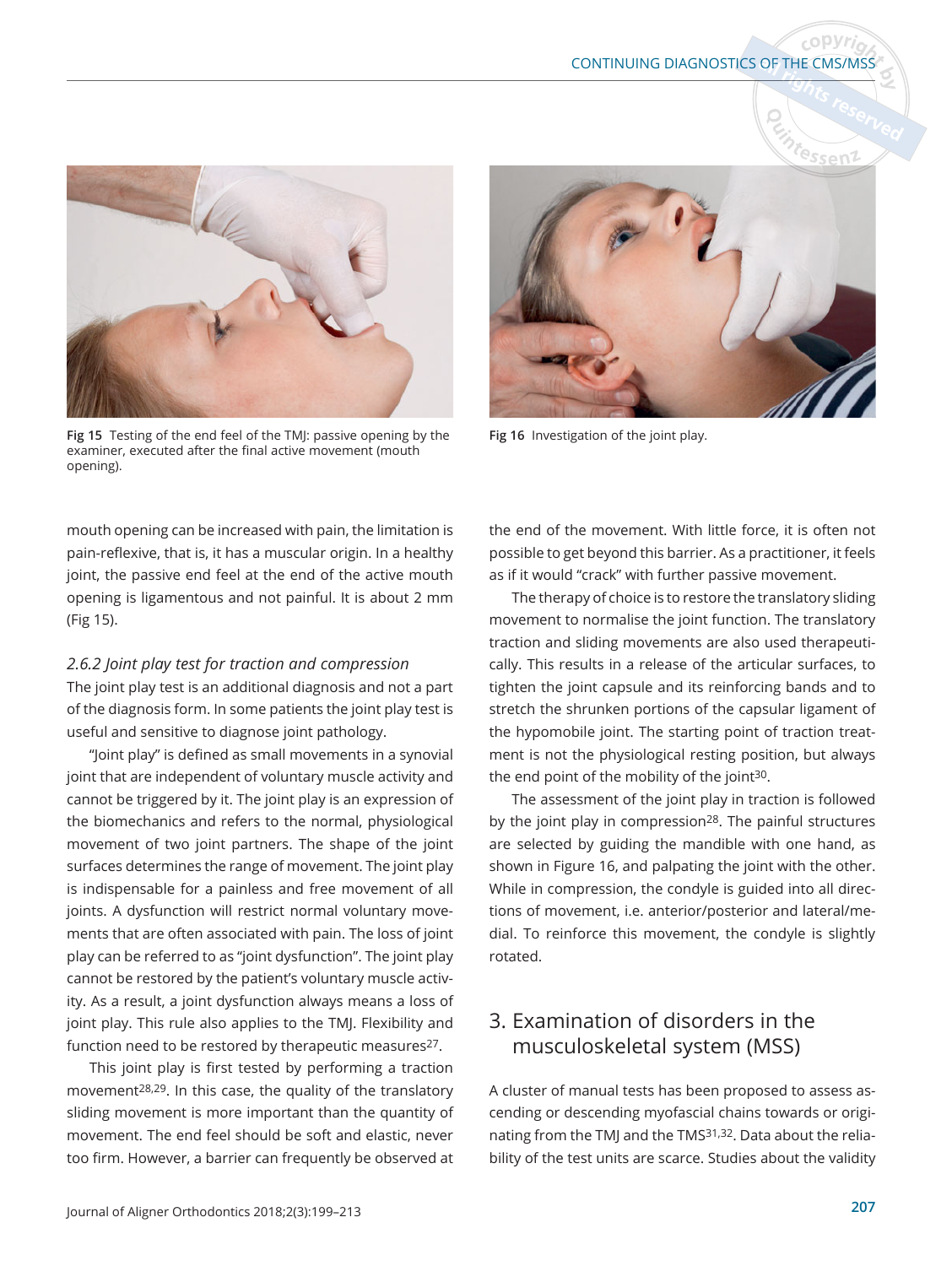|                         | CO   |      |   | Traction/<br>cotton roll | Correction* |  |  |  |
|-------------------------|------|------|---|--------------------------|-------------|--|--|--|
|                         | r    |      | r |                          | r           |  |  |  |
| Cervical spine rotation | h    |      | Φ |                          |             |  |  |  |
| Trunk rotation          | h    |      | Ф |                          |             |  |  |  |
| Leg length discrepancy  |      | $+3$ |   | $+1$                     |             |  |  |  |
| Variable leg length     | $+2$ |      |   | $+2$                     |             |  |  |  |
| Leg-turn-in test        |      | h    |   | Φ                        |             |  |  |  |
| Prien abduction test    |      | h    |   | Φ                        |             |  |  |  |
| <i>*Correction</i>      |      |      |   |                          |             |  |  |  |

Fig 17 Examination of disorders in the MSS. The diagnostic form shows the different findings of the MSS between habitual intercuspation (CO) and in a more physiological condyle position (cotton roll) and, if desired, with correction with a bite registration.

 $h =$  hard end feel,  $+3 =$  left leg 3 cm longer than right leg.

and the reliability of the cluster are pending, although objectivity should increase with the whole of the examination procedures.

During examination of the musculoskeletal system (Fig 17), the following parameters should be documented:

- 1. Examination in habitual occlusion:
- Rotation of the cervical spine;
- Trunk rotation;
- Leg length discrepancy;
- Variable leg length (long sitting test);
- Leg turn-in test;
- Prien abduction test.
- 2. Examination with cotton roll test in a more physiological condyle position:
- Rotation of the cervical spine;
- Trunk rotation;
- Leg length discrepancy;
- Variable leg length (long sitting test);
- Leg turn-in test;
- Prien abduction test.

#### **Rotation of the cervical spine**

The patient sits upright and actively rotates the head to the right and left (Fig 18), followed by passive rotation by the examiner to assess the end feel (Fig 19). In the case of the active movement, care must be taken that a pure rotational movement takes place.

Repetitive compensating movements are noted. If the passive end feel is hard and not physiological, this is recorded. The extent of the active rotation should be between 70 and 75 degrees in the case of a physiological movement.

<sup>8</sup>ssen1

The assessment of the cervical spine mobility with a "cervical range of motion devices" proved exact and reliable. Excellent intraclass correlations (ICC for CI of 95%) between 0.94 and 0.98 are published<sup>33</sup>. Even visual estimation gained a good ICC of 0.7 for left rotation and of 0.82 for right rotation34.

#### **Trunk rotation**

The patient sits on the examination table, with the soles placed firmly on the floor to ensure pelvic fixation. The patient's hands lie on the opposite shoulders ("pharaoh grip"). The patient actively rotates the upper body to one side and is turned further passively up to the point of a "final feeling". This examination is repeated for the other side and the findings are compared (Fig 20).

We find excellent intra- and interrater reliabilities for trunk rotation in scoliotic patients by means of scoliometric or iPhone-based devices and ICCs of about 0.9535,36. Another back range of motion (BROM) device in healthy volunteers showed good and very good intra- and interrater variability for flexion and side-bending (ICC range: 0.77 to 0.92), but only poor to moderate results for extension and rotation (ICC range: 0.35 to 0.63)<sup>37</sup>. There are no data available concerning visual estimates.

#### **Leg length discrepancy**

The patient lies on the table in a supine position and leg lengths are compared (Fig 21).

For this purpose, the patient pulls up the knees, and then stretches the legs again. Afterwards the examiner lifts the legs from underneath, and the patient is prompted to pull, lift, and lower the hip.

Without putting traction on the legs, the examiner compares the malleoli to see if a difference in position is present. It can be helpful to place the thumbs on the internal malleolus in order to have a better orientation during the evaluation.

#### **Variable leg length (long sitting test)**

The patient lies on the examination table in a relaxed supine position, with the arms next to the body. The examiner raises the stretched legs by about 20 degrees. The patient is instructed to sit up, and may also use the arms to do so (Fig 22 a to c). If there is a difference in leg length of at least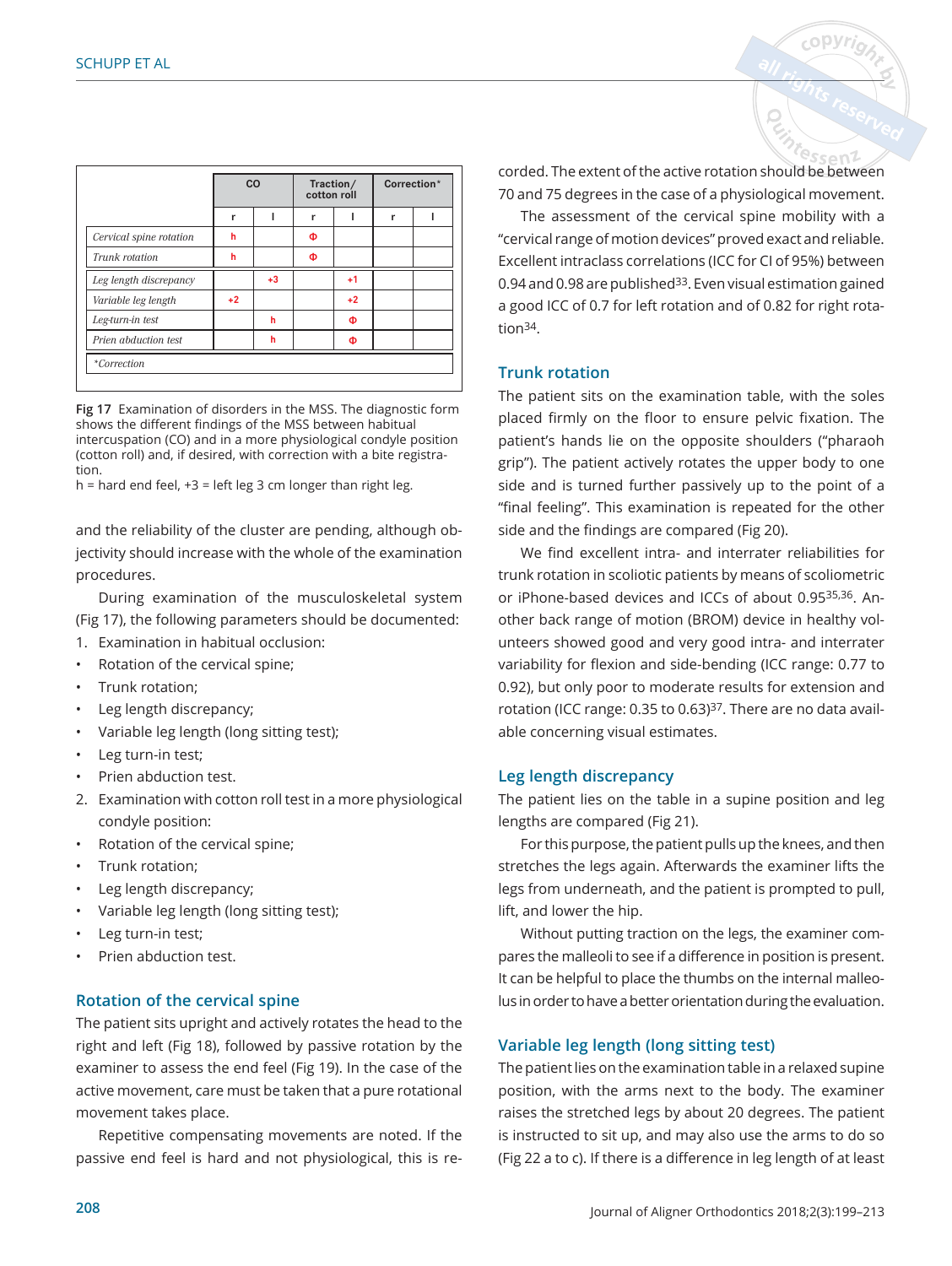

Fig 18a and b Active movement of the rotation of the cervical spine. The rotation should be between 70 and 75 degrees.



Fig 19a and b Passive movement of the rotation of the cervical spine by the examiner. The end feel should be soft.



Fig 20a and b The trunk rotation test shows the passive movement. The end feel should be soft.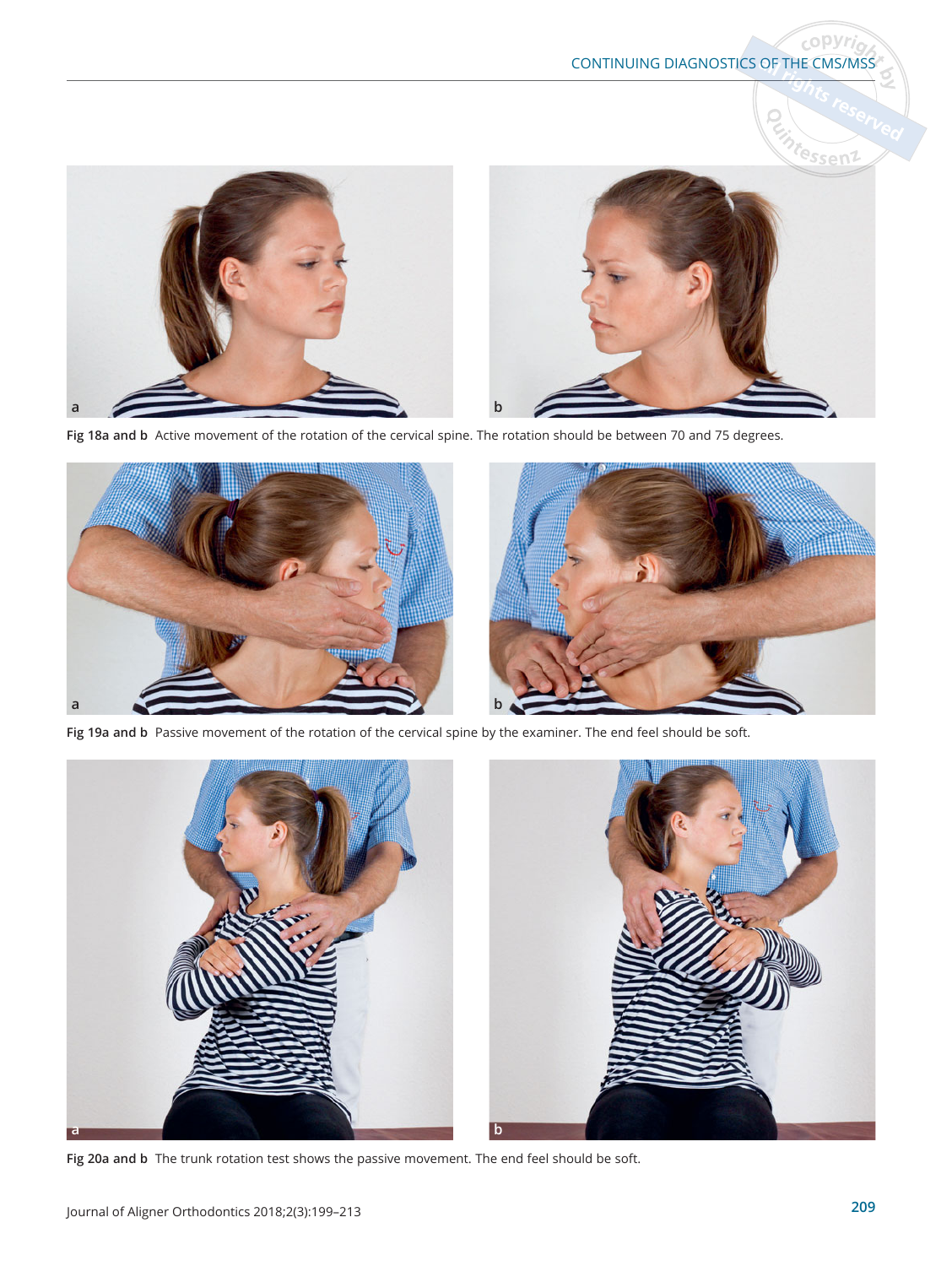



Fig 21 The leg length discrepancy is shown in this photograph. The right leg is nearly 30 mm shorter than the left. This can be an anatomical leg length discrepancy or a functional leg length discrepancy.



Fig 22a to c Variable leg length (long sitting test).







Fig 23 The leg turn-in test shows a restricted passive movement on the left.

1 cm, this represents a variable length discrepancy. The result is again documented. A variable leg length is a sign of a functional pelvic tilt.

Data for the reliability of this manual test are not yet established. A validation study in asymptomatic patients from 1987 correlates its results to examinations that were subsequently found unreliable (like the standing and sitting flexion test or symmetry from landmarks). Sensitivity in the 51 subjects was only 17%, while specificity was 38%<sup>38</sup>.

#### **Leg turn-in test**

The patient lies in a supine position with legs extended. The examiner gently presses both the lower limbs and the feet into an inner rotation by embracing the external corners of the ankle (Fig 23).

We examine quantity and quality of internal rotation in comparison to each side. A difference of the leg turn-in test right to left is a sign of fascial tension. Data about the reliability of this osteopathic manual test are not yet established.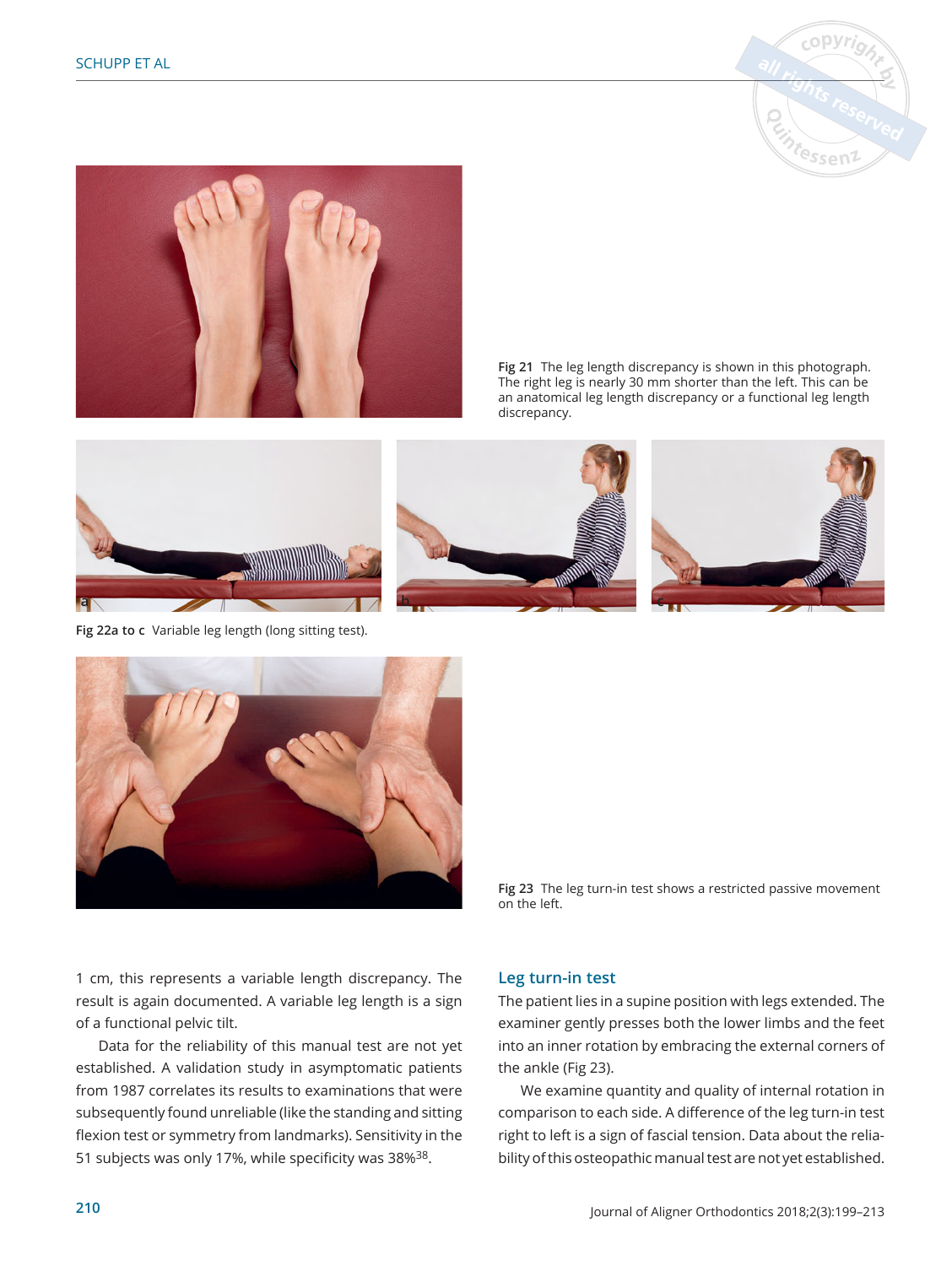



Fig 24a and b Prien abduction test right and left in 90 degrees of hip flexion.

#### **Prien abduction test**

Marx described a connection between arthropathy of the temporomandibular region and hip abduction39. The patient lies in a supine position on the examination table. The examiner fixes the patient's pelvis on one side of the patient by putting pressure on the *Spina iliaca* anterior superior. The test is performed in 90 degrees of hip flexion, passively bending the leg into abduction to the passive physiological end of range. The angle between the upper thigh and bench is measured (Fig 24). Range of motion and quality of movement are assessed.

The Prien abduction test is a variation of the FABER or Patrick's test that assesses tenderness and pain. Contrary to this test, rotation of the hip joint is eliminated with the Prien abduction test, starting abduction from 90 degrees of hip flexion. It estimates range of motion, end feel and symmetry. Reliability for measurements of the hip abduction is good to very good (intra-rater examination: ICC 0.78 to 0.86)40,41. The visual estimate of symmetry, on the other hand, was rated poor (inter-rater examination: ICC 0.2, intra-rater examination: ICC 0.38 to 0.61)42.

The results of the examinations of the MSS are entered on the findings sheet.

# Conclusions

In the final habitual intercuspation, the occlusion dominates the positioning of the TMJ and thus also motor function. If there is a discrepancy between the central physiological TMJ positions in habitual intercuspation with existing malocclusion, the consequence is a displacement of the TMJ from the physiological position. Incorrect loading of the TMJ leads via proprioceptors, mechanoreceptors and nociceptors to stimulation in the trigeminal nerve with relaying via the caudal section of the spinal nucleus of the trigeminal nerve and the associated trigemino-cervical convergence. Within the *pars caudalis nucleus spinalis n. trigemini* is the cervico-trigeminal convergence between the:

- *1. trigeminus*
- *1. facialis*
- *1. glossopharyngeus*
- *1. vagus*
- *1. accessorius*
- Cervical afference of *radix dorsalis n. spinalis.*

The interconnection in the wide dynamic range (WDR) neurons leads to complex results in the central nervous system. This information reaches the basal ganglia (among other structures), which are directly involved in the planning of procedural learning and voluntary motor movement. The basal ganglia are involved in many processes, such as perception, learning, emotion, memory, attention and motor function. They select central signal input and output of both a motor cognitive and emotional nature. Malocclusion can change these processes if there is a need for the basal ganglia to keep the allodynia in balance<sup>43</sup>.

If there are any signs of pathology in the medical history, as well as in the examination of the MSS, we will prepare a therapeutic construction bite (see below). Herewith the question as to whether disturbances in the MSS or pain (headache, neck pain, back pain, dizziness, etc.) are related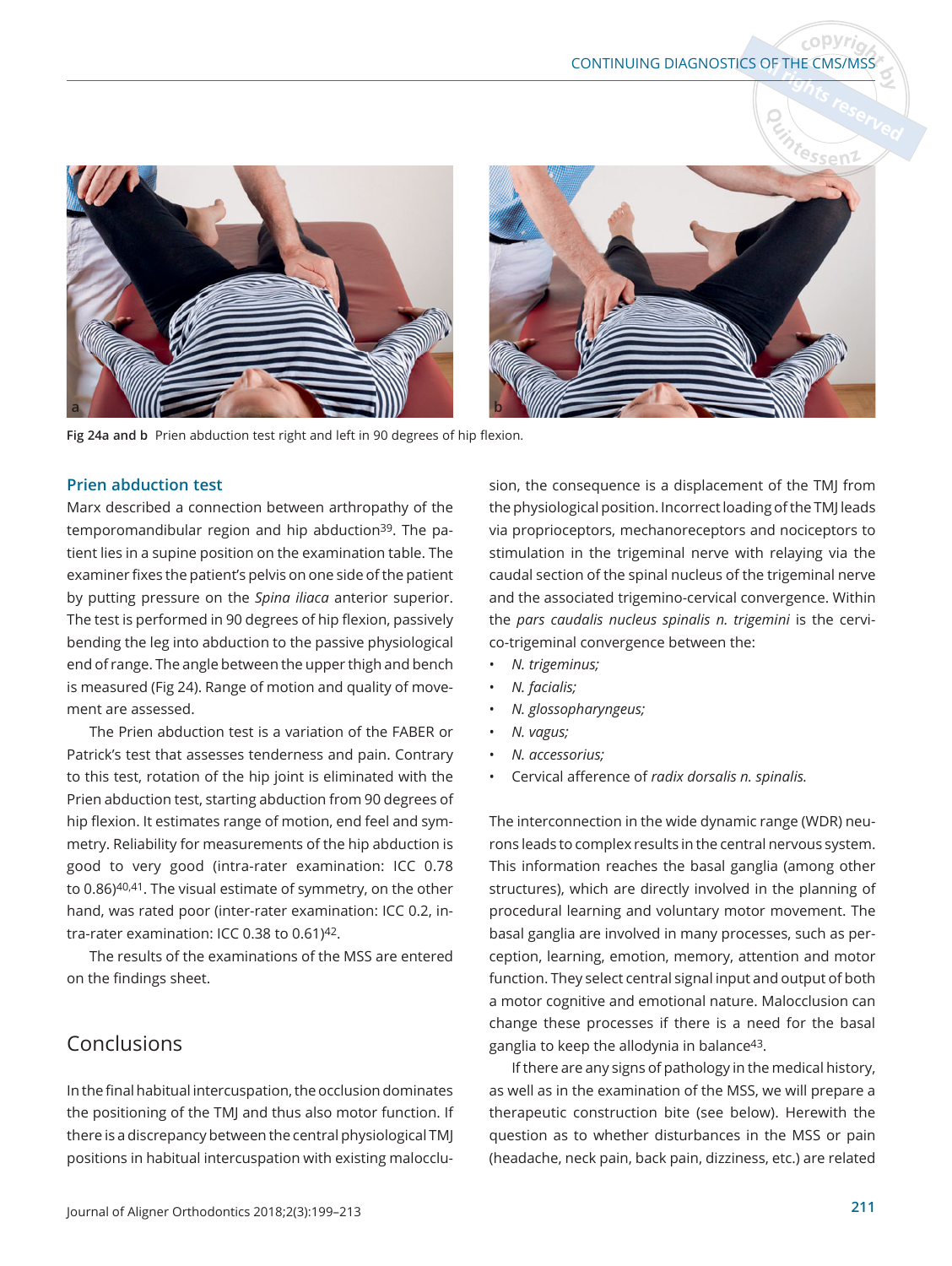to the malocclusion (and if treatment seems to make sense) can be answered. The ultra-hard wax construction bite cooled in ice water (Miltex – Beauty Pink Wax, extra hard, DeLar – Bite-Registration sheet wax) is used for the patient, who is asked to swallow and take some steps to neurologically reorganise the new bite situation to the MSS.

Immediately thereafter, the examinations of the MSS are repeated with the transcutaneous bilirubin (TcB) test. If an improvement of the peripheral findings is noticeable, there is a descending component, which indicates that the malocclusion is involved in the peripheral disorder.

<sup>8</sup>Ssen2 For initial diagnostics, instead of the TcB, the cotton roll test is carried out for the sake of simplicity, similar to the procedure used for the short screening test. Instead of the TcB, cotton rolls are placed between the first premolars before the patient is asked to bite on them for about 2 to 3 min. To adapt the musculoskeletal system to the new mandibular position, the patient should swallow and take a few steps (neurological reorganisation).

copyr

We then examine the musculoskeletal system again by means of the described tests.